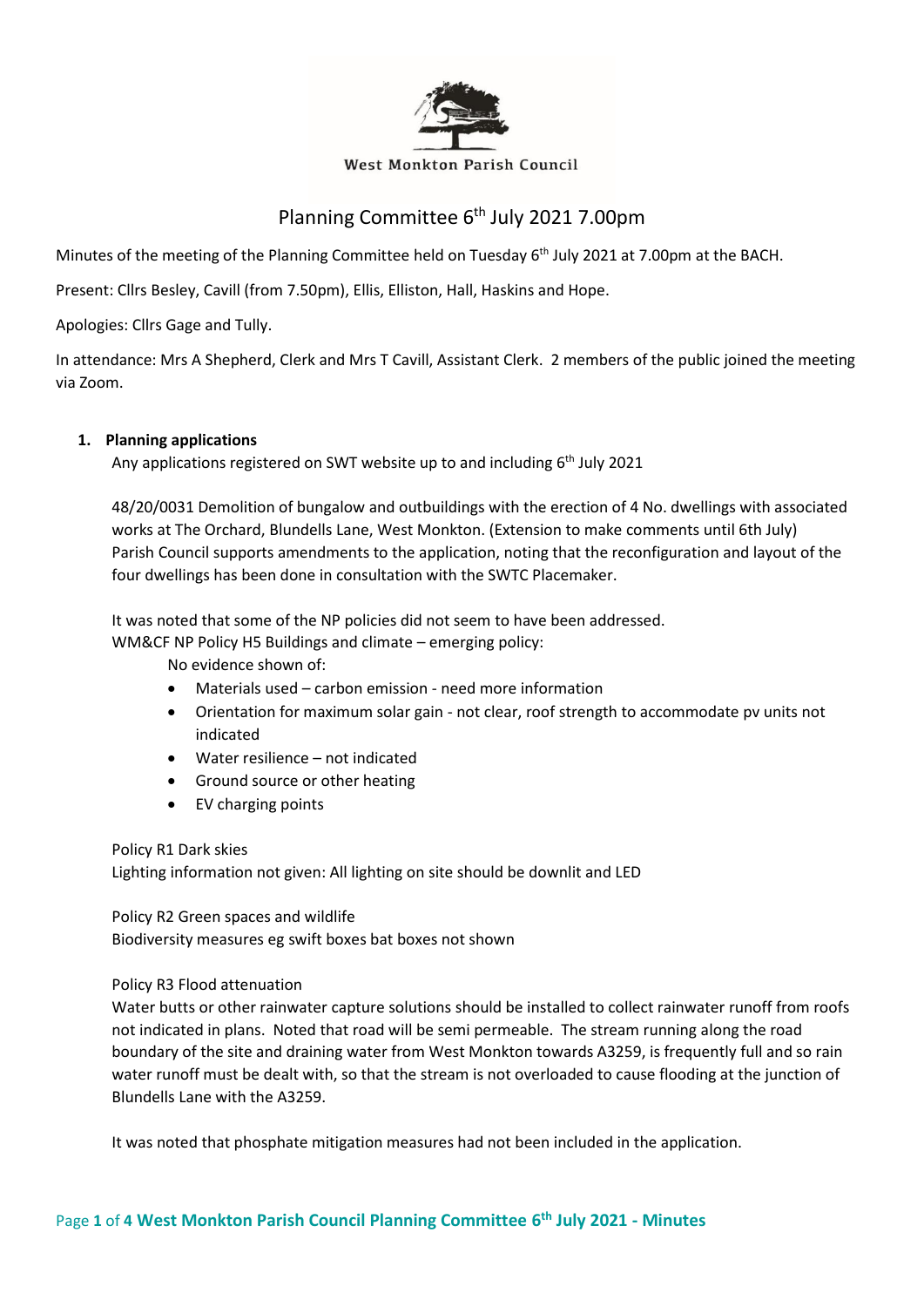48/21/0038/VSC Variation to Section 106 agreement on application 48/05/0072, to amend Clause 12, Mortgagee in Possession of the Agreement, and replace with mortgage exclusion clause to enable the applicant to borrow on a Market Value Subject to Tenancy (MV-STT) basis on 17, 19, 21 and 23 Bishops Close, 42, 44 - 57 inclusive, 59, 61, 63, 65, 67, 69, 71, 73, - 86 inclusive, 88, 90 Hardys Road, 6 - 7 inclusive, 25-28 inclusive Schofield Close, 2, 4, 6, 8 Ginger Place, 22, 24, 26, 28 Leaches Mead, Taunton

The Parish Council has no comment to make on this application, but as a general note appreciates being informed about a variation to S106 agreements, which has not always been the case.

48/21/0039/T Application to fell one Ash tree and to carry out management works to one Ash tree included in Taunton Deane Borough (West Monkton No.1) Tree Preservation Order 2001 at 64 Mead Way, Monkton Heathfield (TD897)

The Parish Council has no comment to make on the proposed tree works.

48/21/0040 Change of use and conversion of first floor of garage to holiday let accommodation at 24 Burlinch, Burlinch Lane, West Monkton The Parish Council supports this application. Relevant NP Policies H2 Materials The Parish Council noted that the materials used are climate resilient and sustainable.

H5 Building and Climate change – emerging policy

It is suggested that measures should be in place to encourage water resilience, to re-use rainwater, install ground source or other heating, and pv panels. Add permanent biodiversity measures e.g. bee bricks, bat boxes, swift boxes.

R1 Dark Skies

All external lighting must be LED and downlit, and movement activated.

#### R2 Green space and wildlife

Noting that the surrounding area has been environmentally sympathetically restored, it is expected that the green surroundings will be enhanced and protected to maximize the potential to deliver Somerset Pollinator Action Plan

R3 Flood attenuation

Water attenuation measures should be in place such as water butts to collect rainwater runoff from roof, and phosphate mitigation.

#### R6 Trees and hedgerow

Protection of existing trees and hedgerows has been well demonstrated on the site, NP recommends use of native British species in future planting.

48/20/0050 Erection of a 66 bedroomed care home (Class C2) with associated parking, access and landscaping at Heathfield Industrial Park, Hardys Road, Bathpool

The amendments to the fenestration and materials were discussed. In a vote by show of hands, the majority of the Parish Councillors supported the amendments. There was one abstention.

14/21/0024 Application for Outline Planning with all matters reserved, except for access and landscaping, for the erection of up to 35 No. dwellings with associated works, formation of access, landscaping, ground engineering and drainage works on land to the west of Derham Close, Creech St Michael

Page **2** of **4 West Monkton Parish Council Planning Committee 6 th July 2021 - Minutes**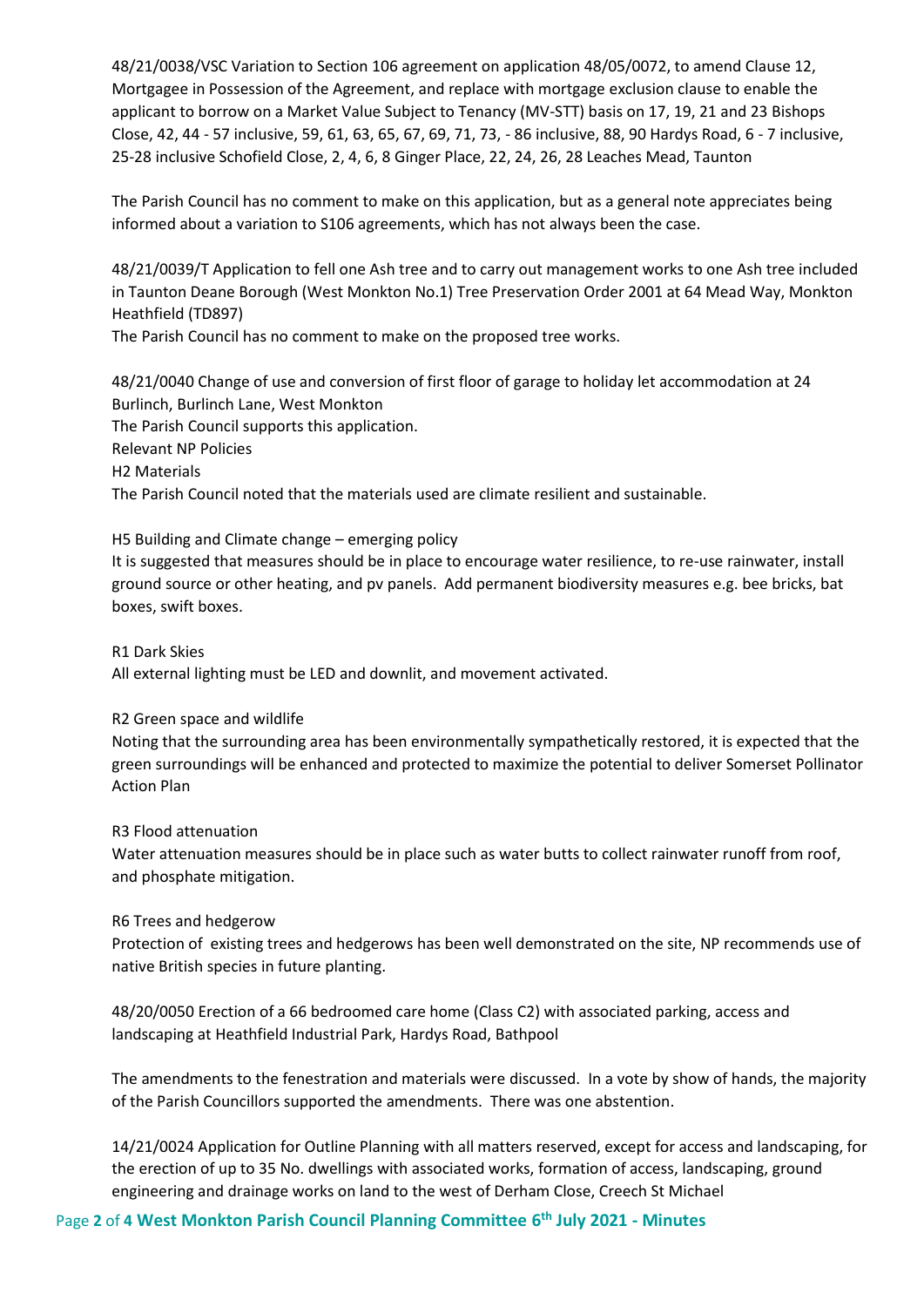In view of the fact that Creech St Michael Parish Council had not received this application from SWTC, and had deferred it's consideration until August, it was agreed to defer comments invited from West Monkton PC, (as an adjacent Parish to a significant planning application) until the August WMPC Planning Committee.

### **2. SCC Highways Meeting on 23rd June - Feedback**

The meeting with SCC Highways on 23<sup>rd</sup> June was discussed. It was agreed to publish the notes from the meeting, alongside the SCC Comments on the Traffic Issues document, on the PC website. The measures suggested by SCC to encourage the use of the WRR once it is opened and during the closure of the A38 at Bathpool, were discussed and agreed. Clerk to respond to Andy Coupe to confirm. The possibility of purchasing a SID was discussed and it was noted that Pitminister Parish Council currently have a SID available to purchase. Clerk to make enquiries to find out if it is still available in preparation for consideration at the July Parish Council Meeting.

### **3. Local Government Re-Organisation Update**

Clerk confirmed that responses had been received from most Parish Councils contacted taking up the invitation to begin a dialogue about forming an LCN.

It was agreed to arrange a face-to-face meeting when Covid restrictions are eased and invite two Councillors and the Clerk from each PC and a representative of SCC.

The letter received from One Somerset providing an update on the Local Government Reorganisation was discussed, the letter contained an invitation to the Parish Council to take part in consultative groups. It was agreed to respond to the letter and accept the invitation.

### **4. New additional Assistant Clerk Role**

A draft job description for an additional Assistant Clerk / Community Development role was discussed. No amendments were suggested.

Job description to be formally approved at the July Parish Council meeting alongside the closing date and advertisement mechanisms.

### **5. Sports Pitches Update**

Cllr Hall provided an update. The Sports Pitches were discussed with Simon Fox at SWT during the WM Liaison meeting. The FA require a plan, including the funding mechanisms, to provide the necessary storage, parking and facilities at the junior football pitches at Waterleaze and the Shaulders in the future. The FA will then support the Sports Pitch proposal. Cllr Hall has requested that Cheddon Fitzpaine Parish Council add an item to their next Parish Council meeting agenda to discuss the development of a plan.

# **6. Neighbourhood Plan Progress Update**

Assistant Clerk provided an update on progress with the Neighbourhood Plan. All the required supplementary documents have been finalised and circulated to Parish Councillors with a view to them being approved at the Parish Council meetings next week.

Once approved the documents will be submitted to Ann Rhodes at SWT for comments. Assistant Clerk confirmed that a HRA is required on the revisions and that the HRA needs to go to Natural England which may hold things up.

# **7. Community Update**

Clerk provided an update on the development of the Monkton Matters website. Somerset Web Services have asked for an article for each of the categories on the website. The following possible articles were identified:

Council News – Notes from SCC Highways Meeting Miscellaneous – Bus timetables and train timetables. Food / Drink – Monkton Elm Farm Shop article. Schools – Clerk to ask the primary school for an article. Community – Sports Pitches article (already developed an on the PC website). Local Businesses – Cllr Elliston to develop Clubs / Associations – Cllr Elliston to develop

Other future articles were discussed including, accommodation in the parish (Local Business) and Country Park (Getting outdoors).

# Page **3** of **4 West Monkton Parish Council Planning Committee 6 th July 2021 - Minutes**